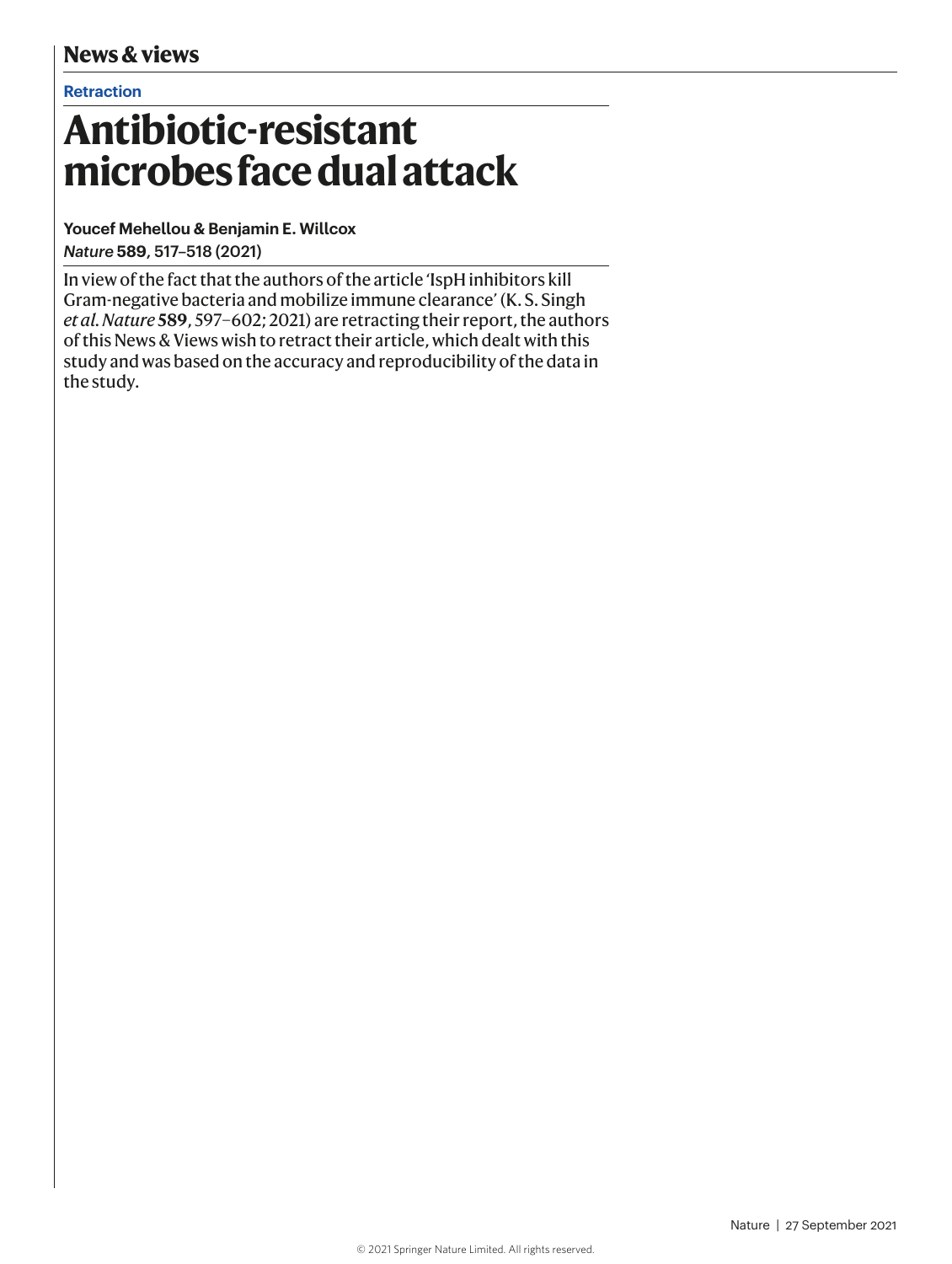# **News & views**

#### **Drug discovery**

### **Antibiotic-resistant microbes face dual attack**

#### **Youcef Mehellou & Benjamin E. Willcox**

Isoprenoid molecules are essential in many disease-causing microorganisms, and intermediates made during their synthesis trigger immune-defence responses by γδ T cells. 'Immunoantibiotics' exploit this dual vulnerability. **See p.597**

The emergence of strains of harmful microorganisms that are resistant to antibiotic treatment is a major global health concern. This has prompted ongoing drug-development efforts, including the identification of possible biological targets linked to essential microbial processes. However, the clinical development of drugs is slow, and the emergence of resistance to newly developed compounds remains a continuing problem. Finding alternative ways to tackle the emergence of antibiotic-resistant bacteria is of paramount importance. On page 597, Singh *et al.*<sup>1</sup> outline a two-pronged strategy to address this challenge.

The authors' approach involved the development of a new class of molecule called immunoantibiotics. These target a key pathway that generates a molecule needed by microbes and, in doing so, stimulate a particular population of immune cells. The cells, from the grouping called γδ T cells, then provide a general (innate-like), potent antimicrobial immune response.

Singh and colleagues focused on inhibition of an enzyme termed IspH (Fig. 1). This catalyses a step in a pathway that makes molecules called isoprenoids. Isoprenoids are key building blocks needed for the synthesis of a diverse range of molecules in prokaryotes (organisms lacking a nucleus, such as bacteria) and eukaryotes (organisms that have a cellular nucleus). However, IspH catalyses a reaction in an arm of the isoprenoid-synthesis pathway, called the methylerythritol 4-phosphate (MEP) pathway, that is found in bacteria and certain protozoa (single-celled eukaryotes), but is absent in animals<sup>2</sup>. Several enzymes in this pathway, which underpins processes such as the synthesis of the bacterial cell wall and energy production, have already attracted interest as

potential antimicrobial drug targets $3-7$ . These targets include IspH itself<sup>3,6</sup>, which is present in a diverse range of disease-causing microorganisms, including Gram-negative bacteria, mycobacteria (a grouping that includes the microbe that causes tuberculosis) and certain protozoa, such as *Plasmodium falciparum* (the microorganism that causes malaria).

Choosing IspH as a therapeutic target provides a benefit that extends beyond its role in generating the compounds needed for isoprenoid synthesis. This is because the microbial molecule that it breaks down, (*E*)-4-hydroxy-3-methyl-but-2-enyl pyrophosphate (HMBPP), is one that the immune system of primates has evolved the ability to detect<sup>8</sup>. Humans detect HMBPP in the body by using immune cells known as Vγ9Vδ2 T cells, which represent approximately 1–10% of T cells in the blood. After Vγ9Vδ2 T cells recognize<sup>9</sup> cells exposed to HMBPP, through a process that relies on the receptors BTN3A1 and BTN2A1 in exposed cells (Fig. 1), they become activated, proliferate and mediate potent defence responses, including the production of molecules capable of killing cells and the release of signalling molecules called cytokines.

Activated Vγ9Vδ2 T cells can also either directly kill human cells exposed to HMBPP (exposed by, for example, intracellular microbial infection) or kill bacterial cells themselves. Singh and colleagues' strategy of focusing on IspH, therefore, combines rational targeting



**Figure 1 | Development of an immunoantibiotic. a**, A microbe-specific pathway uses the enzyme IspH to break down the molecule (*E*)-4-hydroxy-3-methyl-but-2-enyl pyrophosphate (HMBPP) into isopentenyl diphosphate (IPP) and dimethylallyl diphosphate (DMAPP). After other steps in the downstream pathway (not shown), isoprenoid molecules are synthesized; these have essential cellular roles. **b**, Singh *et al*. 1 used a screening method to identify IspH inhibitors. To boost entry into cells, the authors generated a prodrug version of the inhibitor, in the form of a triphenylphosphonium (TPP) ester derivative. Inside the bacterium, the inhibitor is separated from the TPP group and targets IspH. IspH inhibition blocks isoprenoid production, eventually killing the bacterium. It also increases HMBPP levels. HMBPP that is taken up by human cells, or that is present in human cells infected with bacteria, is sensed by an immune cell called a Vγ9Vδ2 T cell. This sensing process requires BTN3A1 and BTN2A1 receptors on the target cell and the immune cell's T-cell receptor (TCR). On sensing HMBPP, these T cells become activated and release molecules that can kill infected human cells or bacteria.